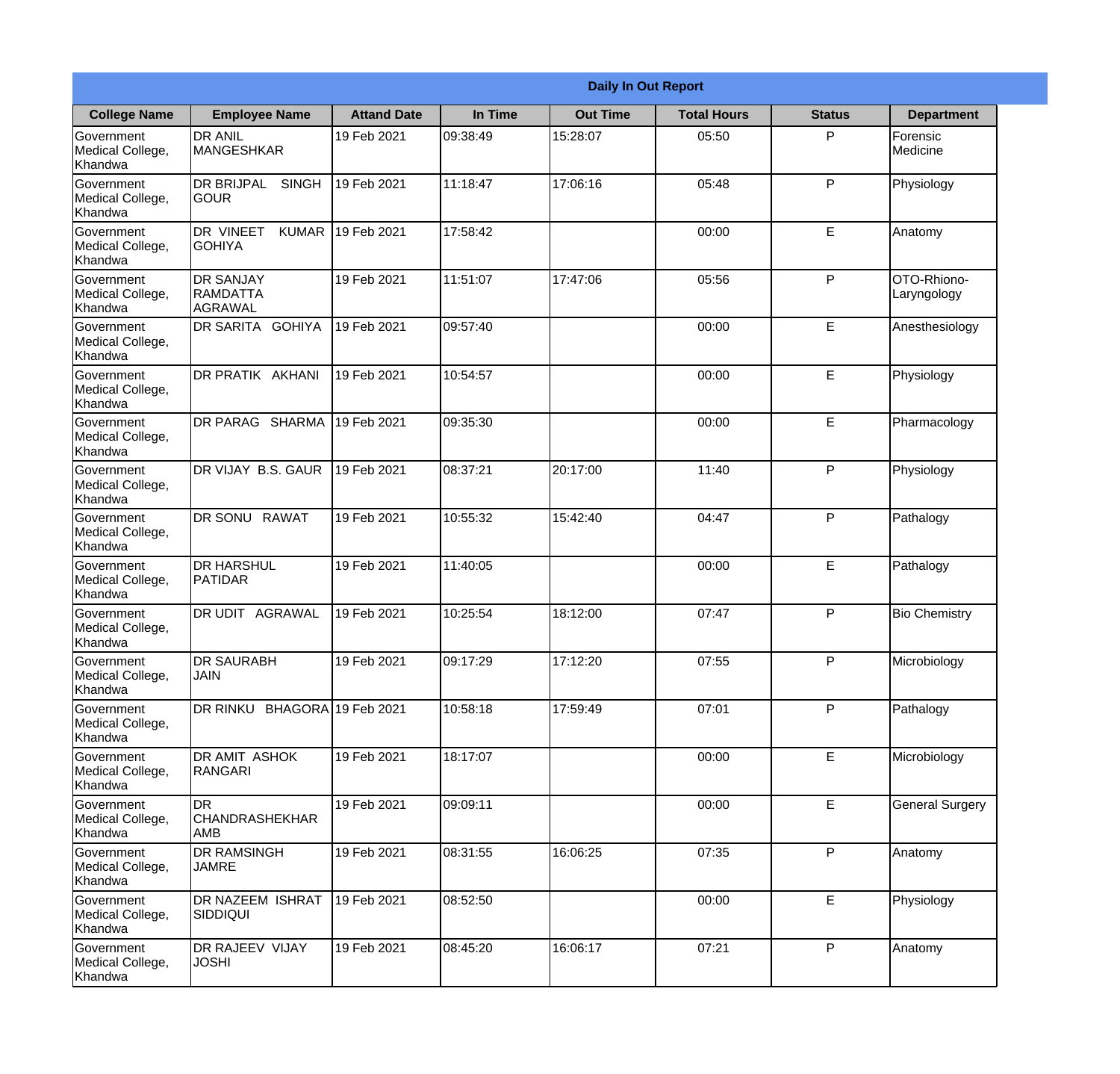| <b>Designation</b>                  | <b>Category</b>     |
|-------------------------------------|---------------------|
| <b>Assistant Professor</b>          | Para Clinical       |
| Demonstrator/Tutor                  | Non Clinical        |
| Professor                           | <b>Non Clinical</b> |
| Professor                           | Clinical            |
| Professor                           | Clinical            |
| <b>Assistant Professor</b>          | Non Clinical        |
| Professor                           | Para Clinical       |
| Associate Professor Non Clinical    |                     |
| Demonstrator/Tutor                  | Para Clinical       |
| <b>Assistant Professor</b>          | Para Clinical       |
| Associate Professor Non Clinical    |                     |
| Associate Professor   Para Clinical |                     |
| <b>Assistant Professor</b>          | Para Clinical       |
| Professor                           | Para Clinical       |
| <b>Assistant Professor</b>          | Clinical            |
| Demonstrator/Tutor   Non Clinical   |                     |
| Professor                           | <b>Non Clinical</b> |
| <b>Assistant Professor</b>          | Non Clinical        |

**Daily In Out Report**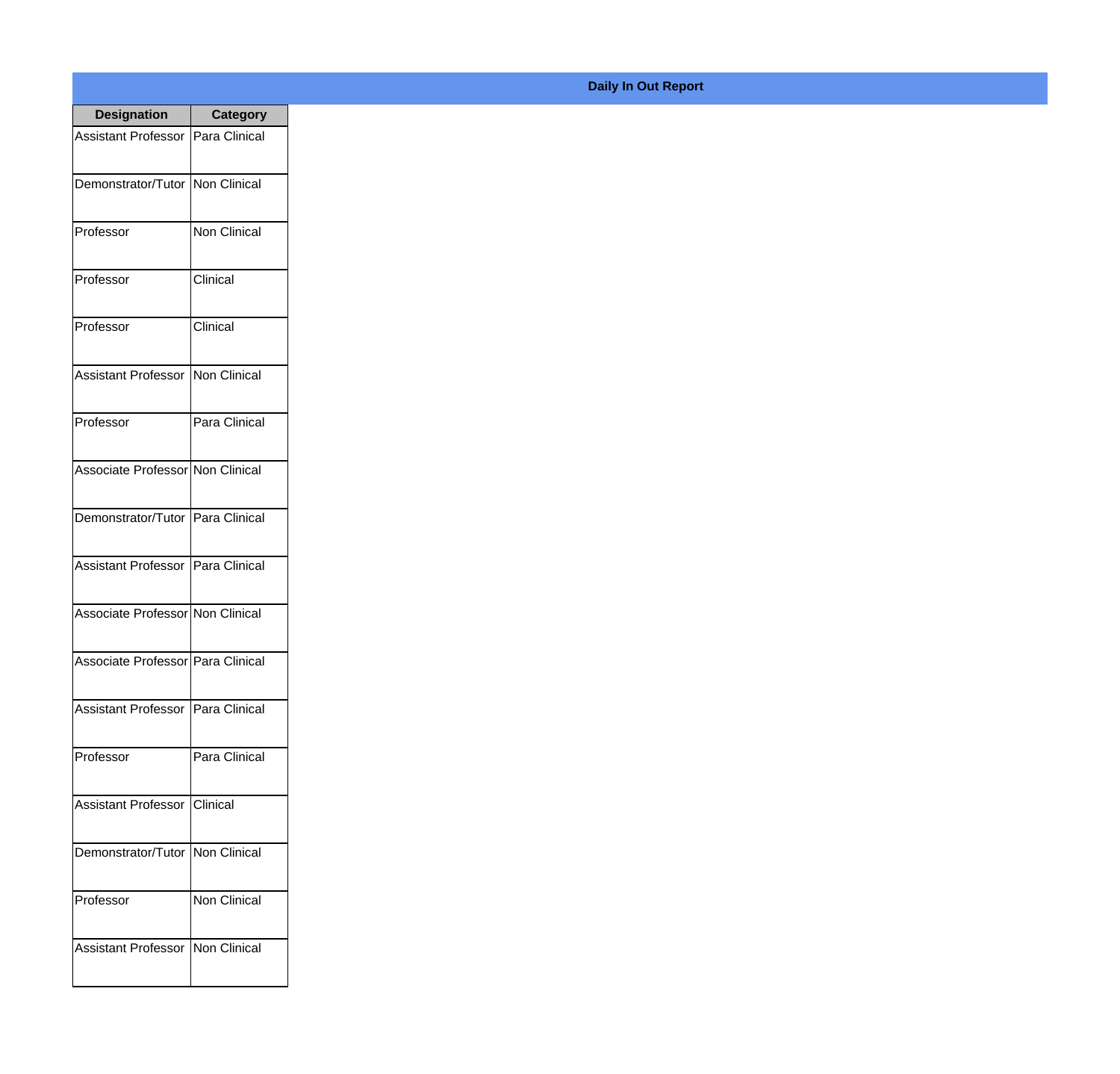|                                                  |                                                |             |          |          | <b>Daily In Out Report</b> |   |                       |
|--------------------------------------------------|------------------------------------------------|-------------|----------|----------|----------------------------|---|-----------------------|
| Government<br>Medical College,<br>Khandwa        | <b>DR DWARKA</b><br><b>PRASAD GOTHRE</b>       | 19 Feb 2021 | 10:41:14 | 16:50:47 | 06:09                      | P | <b>Bio Chemistry</b>  |
| Government<br>Medical College,<br>Khandwa        | <b>DR SOUMITRA</b><br><b>SETHIA</b>            | 19 Feb 2021 | 10:03:26 | 19:29:56 | 09:26                      | P | Community<br>Medicine |
| Government<br>Medical College,<br>Khandwa        | <b>DR SOURYAKANT</b><br>VARANDANI              | 19 Feb 2021 | 10:34:58 | 17:09:02 | 06:35                      | P | Community<br>Medicine |
| Government<br>Medical College,<br>Khandwa        | DR RASHMI YADAV                                | 19 Feb 2021 | 09:58:40 | 17:49:01 | 07:51                      | P | Community<br>Medicine |
| <b>Government</b><br>Medical College,<br>Khandwa | <b>IMR PIYUSH KUMAR</b><br><b>MISHRA</b>       | 19 Feb 2021 | 10:25:32 | 18:34:54 | 08:09                      | P | Community<br>Medicine |
| Government<br>Medical College,<br>Khandwa        | DR SACHIN PARMAR 19 Feb 2021                   |             | 10:59:57 | 19:29:35 | 08:30                      | P | Community<br>Medicine |
| <b>Government</b><br>Medical College,<br>Khandwa | DR PRAMILA VERMA 19 Feb 2021                   |             | 12:07:42 | 18:04:12 | 05:57                      | P | Paediatrics           |
| Government<br>Medical College,<br>Khandwa        | <b>DR MANOJ BALKE</b>                          | 19 Feb 2021 | 09:26:44 | 16:51:52 | 07:25                      | P | Ophthalmology         |
| <b>Government</b><br>Medical College,<br>Khandwa | <b>DR GARIMA</b><br>AGRAWAL<br>VARSHNEY        | 19 Feb 2021 | 10:32:09 |          | 00:00                      | E | Paediatrics           |
| <b>Government</b><br>Medical College,<br>Khandwa | <b>DR SIDDHARTH</b><br><b>BANODE</b>           | 19 Feb 2021 | 08:58:36 | 16:47:26 | 07:49                      | P | Pharmacology          |
| Government<br>Medical College,<br>Khandwa        | <b>DR SAPNA</b><br><b>MAHESHRAM</b>            | 19 Feb 2021 | 10:48:01 | 17:44:23 | 06:56                      | P | Community<br>Medicine |
| Government<br>Medical College,<br>Khandwa        | <b>DR SEEMA</b><br><b>SUDHAKARRAO</b><br>SUTAY | 19 Feb 2021 | 10:25:45 | 17:49:30 | 07:24                      | P | Forensic<br>Medicine  |
| Government<br>Medical College,<br>Khandwa        | DR RAKESH SINGH<br><b>HAZARI</b>               | 19 Feb 2021 | 17:59:18 |          | 00:00                      | E | Pathalogy             |
| Government<br>Medical College,<br>Khandwa        | <b>DR NISHA</b><br><b>KAITHWAS</b>             | 19 Feb 2021 | 10:27:25 | 13:56:09 | 03:29                      | P | Psychiatry            |
| Government<br>Medical College,<br>Khandwa        | <b>DR NISHA</b><br><b>KAITHWAS</b>             | 19 Feb 2021 | 18:31:40 |          | 03:29                      | P | Psychiatry            |
| Government<br>Medical College,<br>Khandwa        | <b>DR ANANT</b><br><b>TUKARAM PAWAR</b>        | 19 Feb 2021 | 11:15:17 | 19:14:31 | 07:59                      | P | Community<br>Medicine |
| Government<br>Medical College,<br>Khandwa        | DR SHAIKH M.KHALIQ                             | 19 Feb 2021 | 11:33:04 |          | 00:00                      | E | <b>Bio Chemistry</b>  |
| Government<br>Medical College,<br>Khandwa        | <b>DR RAJU</b>                                 | 19 Feb 2021 | 10:15:07 | 17:40:52 | 07:25                      | P | Forensic<br>Medicine  |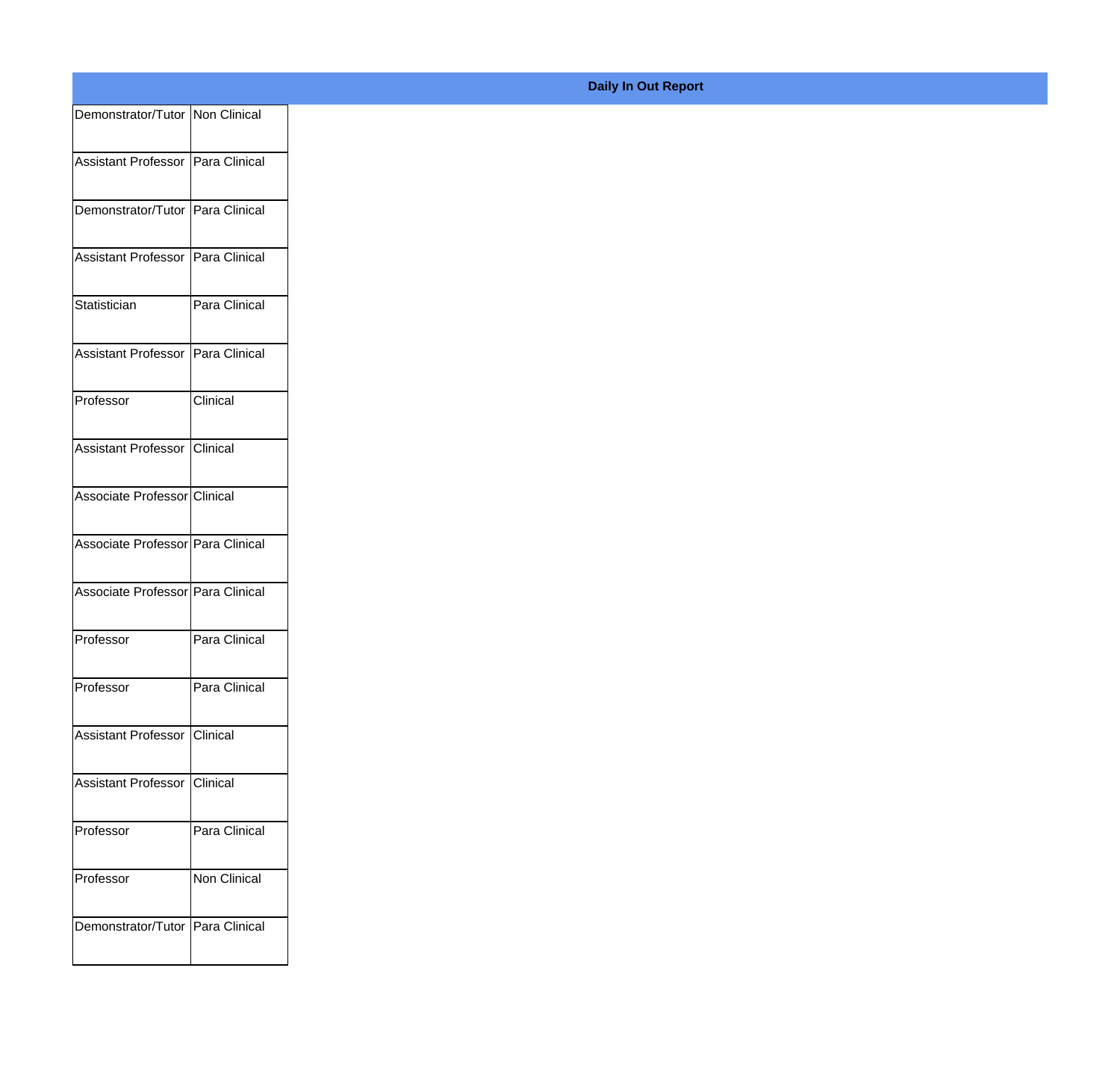|                                                  |                                                       |             |          |          | <b>Daily In Out Report</b> |   |                             |
|--------------------------------------------------|-------------------------------------------------------|-------------|----------|----------|----------------------------|---|-----------------------------|
| Government<br>Medical College,<br>Khandwa        | <b>DR MAHENDRA</b><br>PANWAR                          | 19 Feb 2021 | 09:49:07 |          | 00:00                      | E | Orthopaedics                |
| Government<br>Medical College,<br>Khandwa        | DR AJAY GANGJI                                        | 19 Feb 2021 | 10:46:36 |          | 00:00                      | E | <b>General Surgery</b>      |
| <b>Government</b><br>Medical College,<br>Khandwa | <b>DR SITARAM</b><br>SOLANKI                          | 19 Feb 2021 | 09:29:17 |          | 00:00                      | E | Forensic<br>Medicine        |
| Government<br>Medical College,<br>Khandwa        | <b>DR RANJEET</b><br><b>BADOLE</b>                    | 19 Feb 2021 | 09:37:02 |          | 00:00                      | E | <b>General Medicine</b>     |
| Government<br>Medical College,<br>Khandwa        | <b>DR ASHOK</b><br><b>BHAUSAHEB NAJAN</b>             | 19 Feb 2021 | 10:05:05 | 17:44:38 | 07:39                      | P | Forensic<br>Medicine        |
| Government<br>Medical College,<br>Khandwa        | <b>DR NITESHKUMAR</b><br>KISHORILAL<br><b>RATHORE</b> | 19 Feb 2021 | 09:29:05 |          | 00:00                      | E | Pharmacology                |
| Government<br>Medical College,<br>Khandwa        | <b>DR SANGEETA</b><br><b>CHINCHOLE</b>                | 19 Feb 2021 | 10:56:33 | 15:39:39 | 04:43                      | P | Physiology                  |
| Government<br>Medical College,<br>Khandwa        | DR SUNIL BAJOLIYA                                     | 19 Feb 2021 | 09:26:08 | 18:34:57 | 09:08                      | P | OTO-Rhiono-<br>Laryngology  |
| Government<br>Medical College,<br>Khandwa        | DR NISHA MANDLOI<br><b>PANWAR</b>                     | 19 Feb 2021 | 09:57:54 | 16:47:10 | 06:50                      | P | Obstetrics &<br>Gynaecology |
| Government<br>Medical College,<br>Khandwa        | <b>DR SATISH</b><br><b>CHANDEL</b>                    | 19 Feb 2021 | 13:10:28 |          | 00:00                      | E | Pharmacology                |
| Government<br>Medical College,<br>Khandwa        | <b>DR JITENDRA</b><br><b>AHIRWAR</b>                  | 19 Feb 2021 | 18:24:59 | 18:26:13 | 00:02                      | P | Pathalogy                   |
| Government<br>Medical College,<br>Khandwa        | <b>DR MUKTESHWARI</b><br>IGUPTA                       | 19 Feb 2021 | 09:50:31 | 18:30:36 | 08:40                      | P | Pharmacology                |
| Government<br>Medical College,<br>Khandwa        | DR PURTI AGARWAL<br><b>SAINI</b>                      | 19 Feb 2021 | 10:29:34 | 17:15:30 | 06:46                      | P | Pathalogy                   |
| Government<br>Medical College,<br>Khandwa        | <b>DR DEEPIKA</b><br>PANWAR                           | 19 Feb 2021 | 10:54:43 | 17:00:00 | 06:06                      | P | <b>Bio Chemistry</b>        |
| Government<br>Medical College,<br>Khandwa        | RENU WAGHMARE                                         | 19 Feb 2021 | 11:32:14 | 16:52:21 | 05:20                      | P | Community<br>Medicine       |